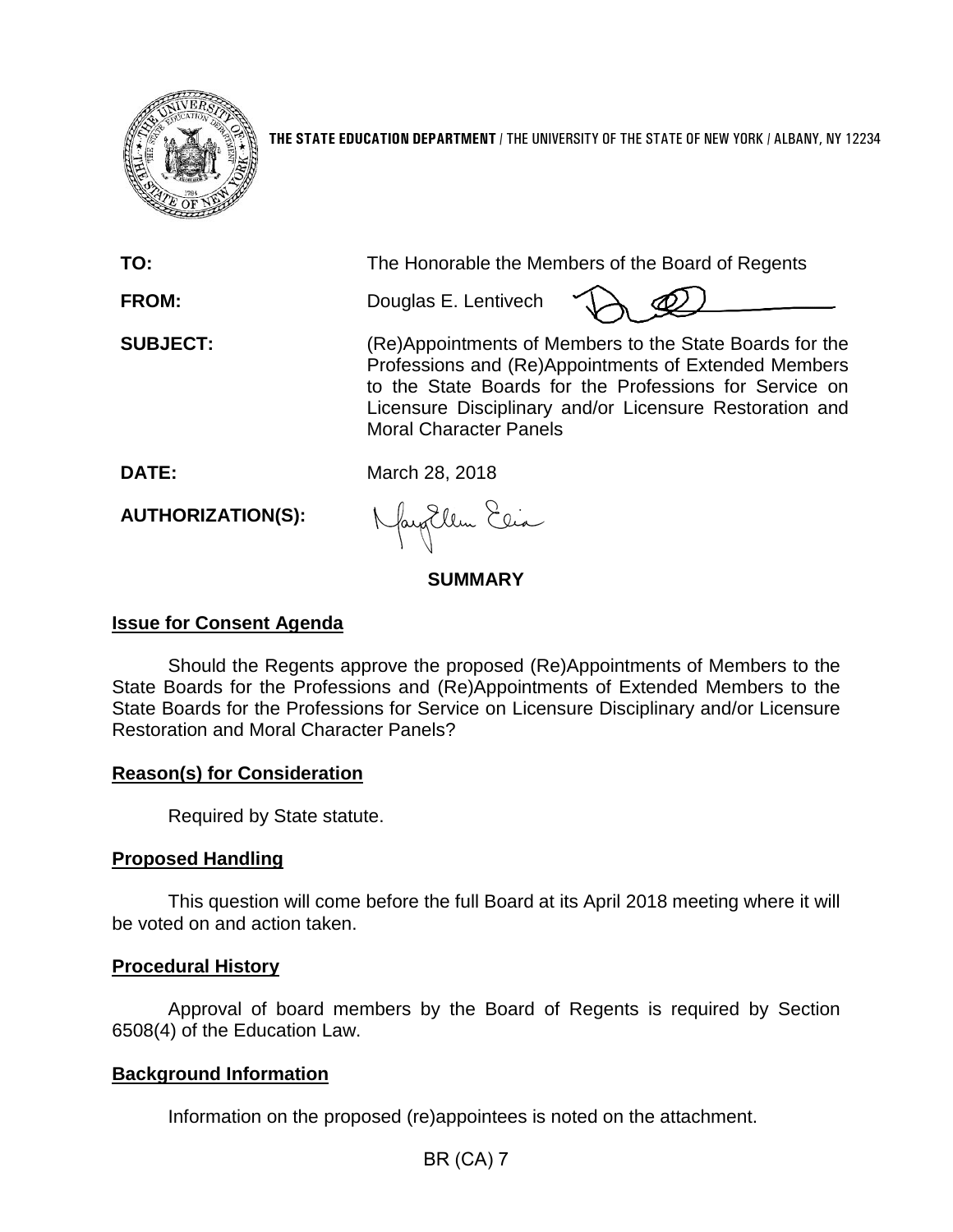# **Recommendation**

The Regents should approve the proposed (re)appointments.

## **Timetable for Implementation**

If the Regents approve these (re)appointments, members' terms will go into effect as noted on the attachment.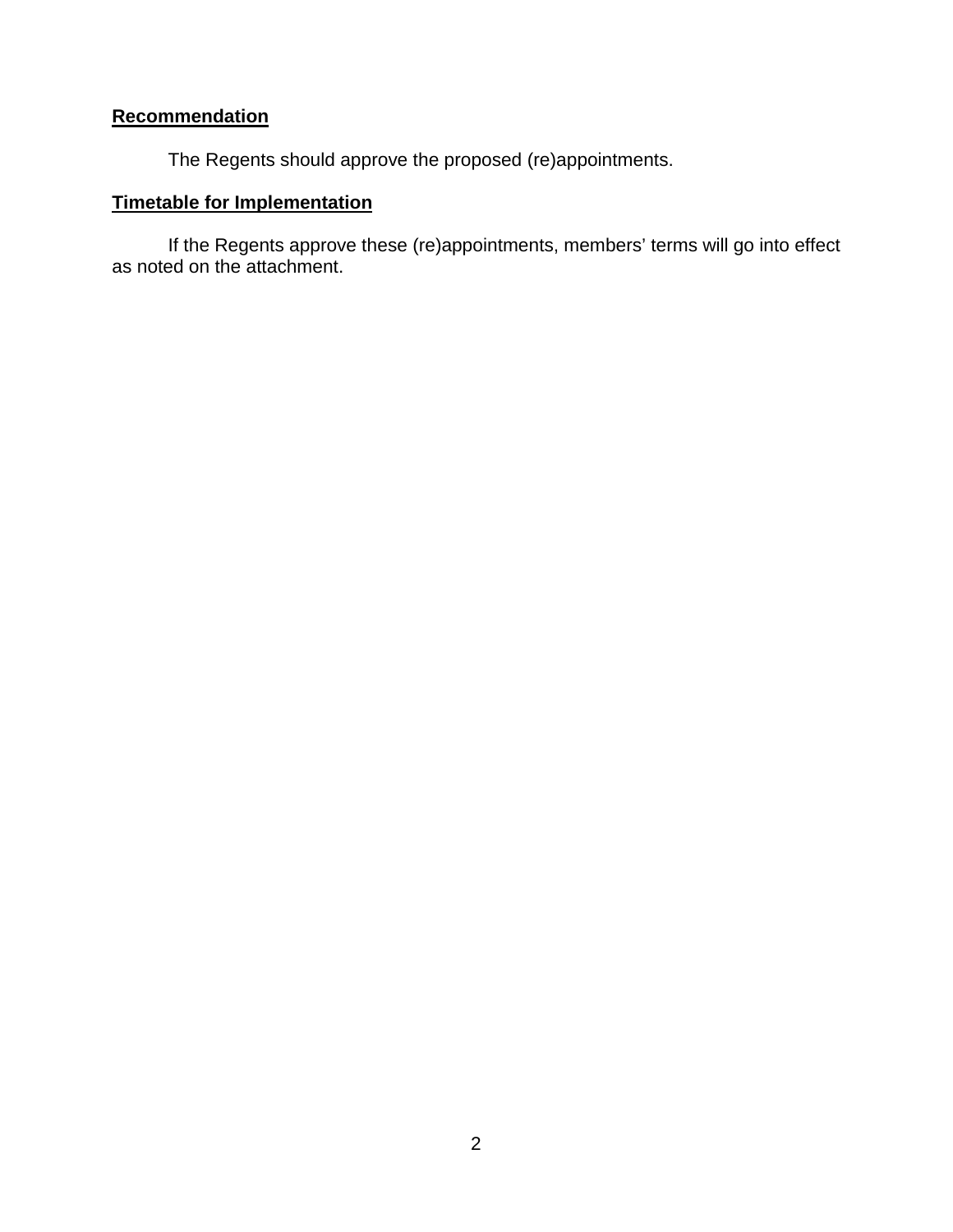| Table 1 of 2 |
|--------------|
|--------------|

| Proposed (Re)Appointments of Members to the State Boards for the Professions                                    |                                                                                                                                       |                                       |                                                                                                                                                                                                                                                    |  |  |  |
|-----------------------------------------------------------------------------------------------------------------|---------------------------------------------------------------------------------------------------------------------------------------|---------------------------------------|----------------------------------------------------------------------------------------------------------------------------------------------------------------------------------------------------------------------------------------------------|--|--|--|
| Board Name,<br>Proposed Action,<br>Candidate's Name,<br><b>Residential</b><br>Address,<br>and Judicial District | <b>Candidate's Current</b><br>Employer, Address and<br><b>Judicial District</b>                                                       | Proposed<br>Term                      | <b>Highest and/or Professional</b><br>Degree(s) Earned, and<br><b>Licensure Specifics</b>                                                                                                                                                          |  |  |  |
| <b>State Board for</b><br><b>Certified Public</b><br><b>Accountancy</b><br>(Appointment)                        |                                                                                                                                       |                                       |                                                                                                                                                                                                                                                    |  |  |  |
| Ann Burstein Cohen<br>Williamsville, NY<br>14221                                                                | University of Buffalo<br><b>State Univeristy of New</b><br>York<br>348 Jacobs<br><b>Management Center</b><br><b>Buffalo, NY 14260</b> | May 1, 2018<br>to<br>April 30, 2023   | Degree: MBA (Professional<br>Accounting Option), State<br>University of New York at<br>Buffalo; BA (Psychology),<br><b>State University of New York</b><br>at Binghamton<br><b>Profession: Certified Public</b><br>Accountancy<br>Licensed in 1983 |  |  |  |
| <b>Judicial District V</b><br><b>State Board for</b><br>Landscape<br><b>Architecture</b>                        | <b>Judicial District V</b>                                                                                                            |                                       | License # 048476                                                                                                                                                                                                                                   |  |  |  |
| (Appointment)                                                                                                   |                                                                                                                                       |                                       |                                                                                                                                                                                                                                                    |  |  |  |
| <b>Stacy Marshall</b><br>Paetzel<br>Cutchogue, NY<br>11935                                                      | <b>Marshall Paetzel</b><br>Landscape Arch, PC<br>5175 Rt. 48<br>Mattituck, NY 11952                                                   | April 1, 2018<br>to<br>March 31, 2023 | Degree: LA (Bachelor of<br>Landscape Architecture),<br>Virginia Tech<br>Profession: Landscape<br>Architecture<br>Licensed In 2003                                                                                                                  |  |  |  |
| <b>Judicial District X</b><br><b>State Board for</b><br><b>Social Work</b>                                      | <b>Judicial District X</b>                                                                                                            |                                       | License #001854                                                                                                                                                                                                                                    |  |  |  |
| (Appointment)                                                                                                   |                                                                                                                                       |                                       |                                                                                                                                                                                                                                                    |  |  |  |
| <b>Frances Septimo</b><br>Mohegan Lake, NY<br>10547                                                             | <b>Westchester County</b><br>Department of Social<br><b>Services</b><br>110 East 1 <sup>st</sup> St.<br>Mt. Vernon, NY 10550          | May 1, 2018<br>to<br>April 30, 2023   | <b>Public Member</b><br>Degree: BA (Bachelor of Arts),<br><b>State University of New York</b>                                                                                                                                                      |  |  |  |
| <b>Judicial District IX</b>                                                                                     | <b>Judicial Disctrict IX</b>                                                                                                          |                                       |                                                                                                                                                                                                                                                    |  |  |  |